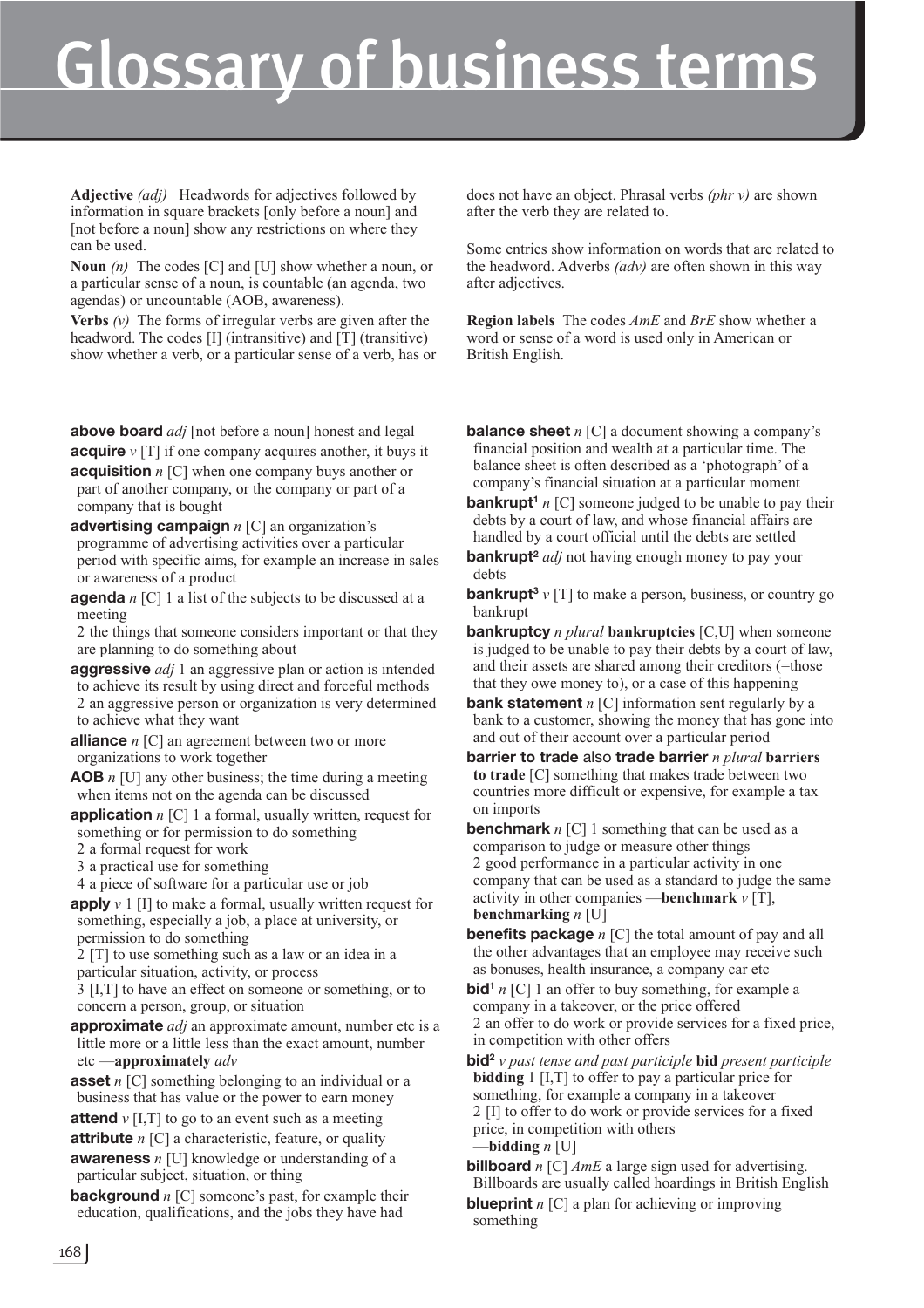**board** also **board of directors** *n* [C usually singular] the group of people who have been elected by shareholders to manage a company

**bonus** *n* [C] an extra amount of money added to an employee's wages, usually as a reward for doing difficult work or for doing their work well

**boom<sup>1</sup>** *n* [C,U] 1 a time when business activity increases rapidly, so that the demand for goods increases, prices and wages go up, and unemployment falls

2 a time when activity on the stockmarket reaches a high level and share prices are very high

**boom<sup>2</sup>**  $\nu$  [I] if business, trade, or the economy is booming, it is very successful and growing

**brand<sup>1</sup>** *n* [C] a name given to a product or group of products by a company for easy recognition

**brand**<sup>2</sup> *v* [T] to give a name to a product or group of products

**branded** *adj* branded goods or products have brand names

**branding** *n* [U] the activity of giving brand names to products, developing people's awareness of them etc

**brand leader** *n* [C] the brand with the most sales in a particular market

**brand loyalty** *n* [U] the degree to which people buy a particular brand and refuse to change to other brands

**brand manager** *n* [C] someone in a company responsible for developing a brand

**brand stretching** *n* [U] when a company starts to use an existing brand name on a different type of product, hoping that people will buy it because they recognize the name

**bribe<sup>1</sup>** *n* [C] money that is paid secretly and dishonestly to obtain someone's help

**bribe**<sup>2</sup>  $\nu$  [T] to dishonestly give money to someone to persuade them to do something that will help you

**bribery** *n* [U] dishonestly giving money to someone to persuade them to do something to help you

**broker** *n* [C] a person or organization whose job is to buy and sell shares, currencies, property, insurance etc for others

**bureaucracy** *n plural* **bureaucracies** 1 [C] a system of governing that has a large number of departments and officials

2 [U] *disapproving* all the complicated rules and processes of an official system, especially when they are confusing or responsible for causing a delay

**buyout** also **buy-out** *n* [C] 1 the act of buying a business 2 the act of buying all the shares in a company of a particular shareholder

**cash flow** also **cashflow** *n* 1 [U] the amounts of money coming into and going out of a company, and the timing of these

2 [C,U] profit for a particular period, defined in different ways by different businesses

**cash generation** *n* [U] money that a company gets from sales after costs are taken away. Cash generation is often used in talking about the degree to which the company is able to do this

**chair** *n* [singular] 1 the position of being the chairman of a company or organization or the person who is chairman 2 the position of being in charge of a meeting or the person who is in charge of it —**chair** *v* [T]

**Chief Executive Officer** (CEO) *n* [C usually singular]

the manager with the most authority in the day to day management of a company, especially in the US. The job of CEO is sometimes combined with others, such as that of president

**clock** *v*

**clock in/on** *phr v* [I] to record on a special card or computer the time you arrive at or begin work **clock off/out** *phr v* [I] to record on a special card or computer the time you stop or leave work

**collapse** *v* [I] if a company, organization, or system collapses, it suddenly fails or becomes too weak to continue —**collapse** *n* [C,U]

**commission** *n* [C,U] an amount of money paid to someone according to the value of goods, services, investments etc they have sold

**compensation** *n* [U] 1 an amount paid to someone because they have been hurt or harmed in some way 2 the total of pay and benefits for an employee, especially a high-level manager

**competitive advantage** *n* [C] something that helps you to be better or more successful than others

**concept** *n* [C] an idea for a product, business etc

**conman** *n* [C] someone who tries to get money from people by tricking them

**consortium** *n plural* **consortiums** *or* **consortia** [C] a combination of several companies working together for a particular purpose, for example in order to buy something or build something

**consumer behaviour** *BrE* **consumer behavior** *AmE n* [U] how, why, where, and when consumers buy things, and the study of this

**controlling interest** *n* [C,U] the situation where one shareholder owns enough shares to control a company

**controlling shareholder** also **majority shareholder** *n* [C] someone who owns more than half the shares in a company

**copycat product** [C] a product that copies a competitor's idea for a product

**core** *adj* **core business/activity/product** the business, activity etc that makes most money for a company and that is considered to be its most important and central one

**corrupt**<sup>1</sup> *adj* using power in a dishonest or illegal way in order to get money or an advantage of some kind

**corrupt<sup>2</sup>**  $\nu$  [T] to encourage someone to behave in an immoral or dishonest way —**corrupted** *adj*, **corruptible** *adj*, **corruptibility** *n* [U]

**corruption** *n* [U] 1 the crime of giving or receiving money, gifts, a better job etc in exchange for doing something dishonest or illegal that helps another person or company

2 when someone who has power or authority uses it in a dishonest or illegal way to get money or an advantage

**counterfeit**<sup>1</sup> *adj* made to look exactly like something else, usually illegally

**counterfeit<sup>2</sup>**  $\nu$  [T] to copy something so that it looks like something else, usually illegally —**counterfeiter** *n* [C]

**crash<sup>1</sup>** *n* [C] 1 a time when many investments lose their value very quickly, usually when investors lose confidence in the market and sell

2 an occasion when a computer or computer software suddenly and unexpectedly stops working or fails to work properly

**crash**<sup>2</sup>  $\nu$  1 [I] if stockmarkets, shares etc crash, they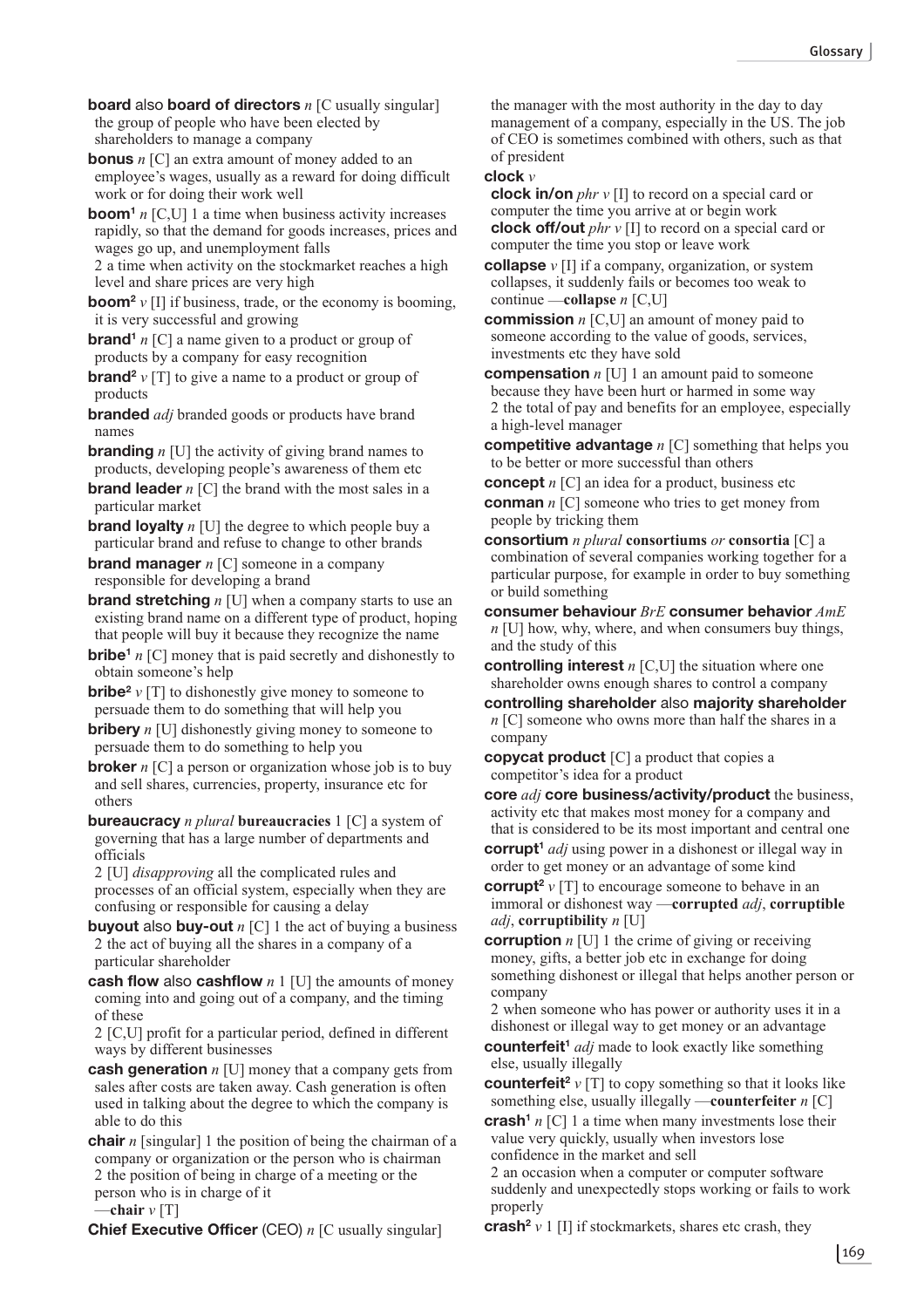suddenly lose a lot of value

2 [I,T] if a computer crashes, or if you crash a computer, it suddenly and unexpectedly stops working

**crisis** *n plural* **crises** [C,U] 1 a period or moment of great difficulty, danger, or uncertainty, especially in politics or economics

2 a time when a personal problem or situation has reached its worst point

**culture** *n* [C,U] 1 the ideas, beliefs, and customs that are shared and accepted by people in a society 2 the attitudes or beliefs that are shared by a particular group of people or in a particular organization

**customs** *n* [U] the government department responsible for collecting the tax on goods that have been brought into the country and making sure that illegal goods are not imported or exported

**deceit** *n* [C,U] when someone tries to gain an advantage for themselves by tricking someone, for example by making a false statement

**deceive**  $\nu$  [T] to make someone believe something that is not true in order to get what you want

**decline**  $v$  [I] 1 if an industry or country declines, it becomes less profitable, productive, wealthy etc

2 if sales, output, production etc decline, they become less —**decline** *n* [C,U]

**defect** *n* [C] a fault or the lack of something that means that a product etc is not perfect —**defective** *adj*, **defectively** *adv*

**demand** *n* [U] 1 spending on goods and services by companies and people in a particular economy 2 the total amount of a type of goods or services that people or companies buy in a particular period 3 the total amount of a type of goods or services that people or companies would buy if they were available

**demerge**  $\nu$  [I,T] if a company or unit demerges from a group, or if it is demerged, it becomes a separate company —**demerger** *n* [C]

**deregulate** *v* [T] if a government deregulates a particular business activity, it allows companies to operate more freely so as to increase competition —**deregulation** *n* [U]

**devious** *adj* using dishonest tricks and deceiving people to get what you want —**deviously** *adv*, **deviousness** *n* [U]

**differentiation** *n* [U] when a company shows how its products are different from each other and from competing products, for example in its advertising —**differentiate** *v* [T]

**disclosure** *n* 1 [C,U] the duty of someone in a professional position to inform customers, shareholders etc about facts that will influence their decisions

2 [U] the act of giving information about someone by an organization or person who would normally have to keep that information secret, for example when a bank gives information about a customer's accounts to the police

3 [C] a fact which is made known after being kept secret **dismissal** *n* [C,U] when someone is removed from their job by their employer

**disposal** *n* 1 [U] the act of getting rid of something 2 [C] an asset that is sold, and the act of selling it

**dispose** *v* [T] 1 if you dispose of something, you get rid of it

2 *formal* if a company disposes of a particular asset, activity etc, it sells it

**distribution channel** also **distribution chain** *n* [C]

the way a product is made available and sold, the organizations involved etc

**diversify**  $\nu$  [I] 1 if a company or economy diversifies, it increases the range of goods or services it produces 2 to start to put your money into different types of investments in addition to the investments you already have

—**diversification** *n* [U]

**downmarket1** also **downscale** *AmE adj* involving goods and services that are cheap and perhaps not of very good quality compared to others of the same type, or the people that buy them

**downmarket**<sup>2</sup> also **downscale** *AmE adv* **go/move downmarket/downscale** to start buying or selling cheaper goods or services

**dress code** *n* [C] the way that you are expected to dress in a particular situation, as an employee of a particular company etc

**drive** *n* 1 [U] someone's energy, motivation, and ability to work hard

2 [C usually singular] an effort to improve or increase the level of something

**drop<sup>1</sup>**  $\nu$  1 [I] to fall to a lower level or amount

2 [T] to stop doing or planning something

**drop away/off** *phr v* [I] to become lower in level or amount

**drop**<sup>2</sup> *n* [C usually singular] if there is a drop in the amount, level, or number of something, it goes down or becomes less

**dumping** *n* [U] the activity of selling products in an export market cheaper than in the home market, or cheaper than they cost to make, usually in order to increase market share

**durable** *adj* if something is durable, it lasts a long time – **durability** *n* [U]

**economies of scale** *n* [plural] the advantages that a bigger factory, shop etc has over a smaller one because it can spread its fixed costs over a larger number of units and thus produce or sell things more cheaply

**economy drive** *n* [C] a planned effort by an organization to reduce costs

**endorse** *v* [T] if someone, usually famous, endorses a product, they say how good it is in advertisements. People will buy the product because they like or trust the person —**endorsement** *n* [C,U]

**ethical** *adj* 1 connected with principles of what is right and wrong

2 morally good or correct —**ethically** *adv*

**ethics** *n* [plural] moral rules or principles of behaviour that should guide members of a profession or organization and make them deal honestly and fairly with each other and with their customers

**etiquette** *n* [U] the formal rules for polite behaviour

**expand** *v* 1 [I,T] to become larger in size, amount, or number, or to make something larger in size, amount, or number

2 [I] if a company expands, it increases its sales, areas of activity etc

—**expansion** *n* [U]

**extort**  $\nu$  [T] to illegally force someone to give you money by threatening them —**extortion** *n* [U]

**facility** *n plural* **facilities** 1 [C] a place or large building which is used to make or provide a particular product or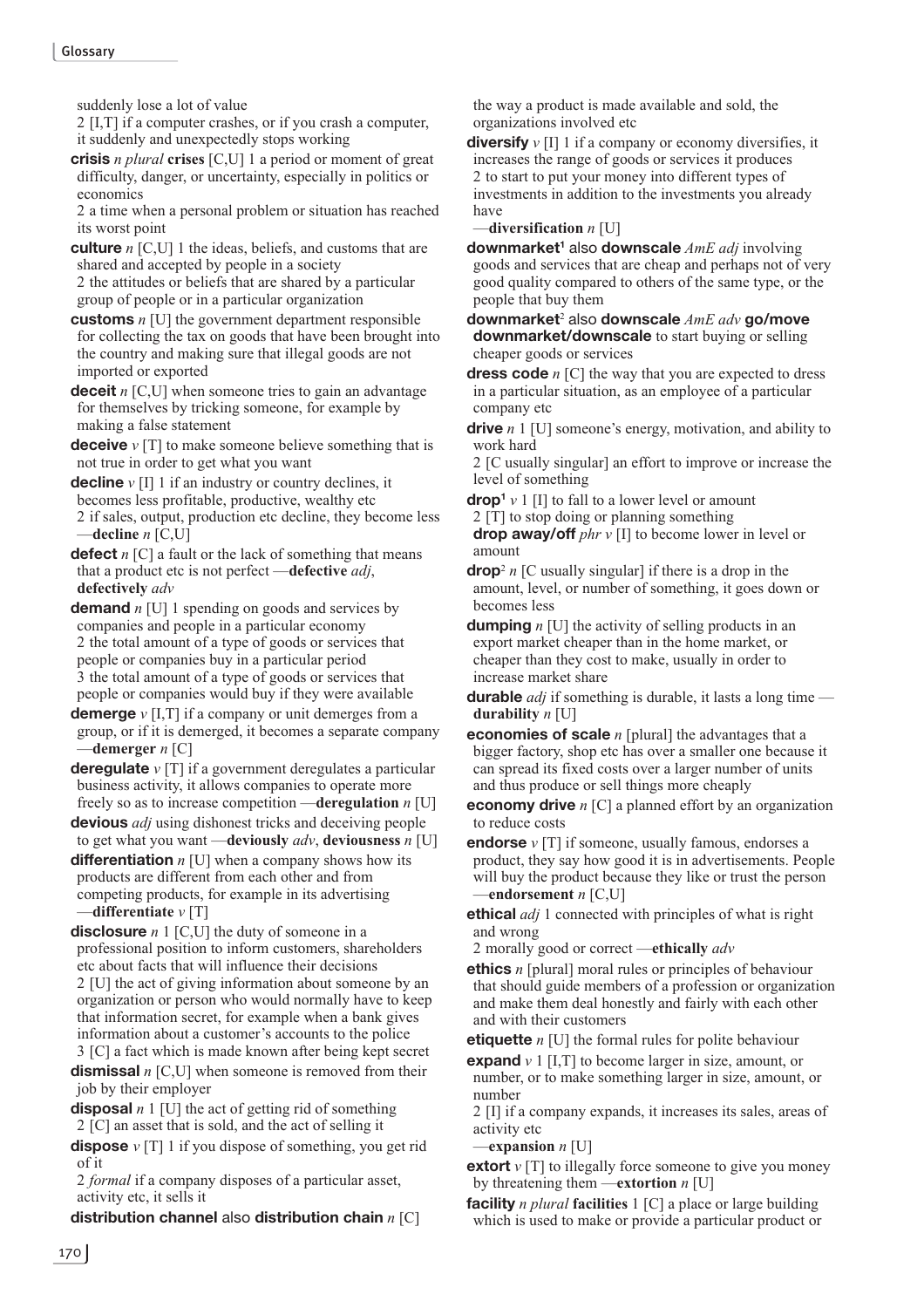service

2 **facilities** [plural] special buildings or equipment that have been provided for a particular use, such as sports activities, shopping or travelling

**fake1** *adj* made to look like something valuable or genuine in order to deceive people

- **fake<sup>2</sup>** *n* [C] a copy of an original document, valuable object etc that is intended to deceive people into believing it is the real document, object etc
- **fall1** *v past tense* **fell** *past participle* **fallen** *v* [I] to go down to a lower price, level, amount etc

**fall<sup>2</sup>** *n* [C] 1 a reduction in the amount, level, price etc of something

2 when a person or organization loses their position of power or becomes unsuccessful

**fiddle** *n* [C] *BrE informal* 1 a dishonest way of getting money or not paying money

2 **be on the fiddle** to be getting money dishonestly or illegally

**flaw** *n* [C] 1 a mistake or weakness in a machine, system etc that prevents it from working correctly

2 a mistake in an argument, plan, or set of ideas

**flexible** *adj* 1 a person, plan etc that is flexible can change or be changed easily to suit any new situation 2 if arrangements for work are flexible, employers can ask workers to do different jobs, work part-time rather than full-time, give them contracts for short periods etc. Flexible working also includes job-sharing and working

from home —**flexibility** *n* [U] **flexitime** *BrE* also **flextime** *AmE n* [U] a system in which people who work in a company do a fixed number of hours each week, but can choose what time they start

or finish work within certain limits **flight of capital** also **capital flight** *n* [U] when money

is moved rapidly out of a country, usually because its economy is doing badly or there is political uncertainty

**fluctuate**  $\nu$  [I] if prices, income, rates etc fluctuate, they change, increasing or falling often or regularly **fluctuating** *adj*

**fluctuation** *n* [C,U] the movement of prices, income, rates etc as they increase and fall

**focus** *n* [U] when a company serves particular groups of customers in a market with particular needs, rather than serving the whole market

**focus group** *n* [C] a group of people brought together to discuss their feelings and opinions about a particular subject. In market research, focus groups discuss their opinions of products, advertisements, companies etc

**franchise<sup>1</sup>** *n* [C] 1 an arrangement in which a company gives a business the right to sell its goods or services in return for payment or a share of the profits

2 a particular shop, restaurant etc that is run under a franchise, or a company that owns a number of these

**franchise**<sup>2</sup>  $\nu$  [I,T] to sell franchises to people **franchising** *n* [U]

**franchisee** *n* [C] someone who is sold a franchise and operates it

**free port** *n* [C] a port where import duty does not have to be paid on imports that are to be sent to another country to be sold, or used to manufacture goods that will be sold abroad

**gambling** *n* [U] the practice of risking money or possessions on the result of something uncertain, for example a card game or a sporting event such as a horse race

**global** *adj* 1 affecting or involving the whole world 2 including and considering all the parts of a situation together, rather than the individual parts separately —**globally** *adv*

**global economy** *n* [singular] the economy of the world seen as a whole

**globalization** also **-isation** *BrE n* [U] the tendency for the world economy to work as one unit, led by large international companies doing business all over the world

**globalize** also **-ise** *BrE v* [I,T] if a company, an industry, or an economy globalizes or is globalized, it no longer depends on conditions in one country, but on conditions in the world as whole

**goodwill payment** *n* [C] a payment made by a supplier to a customer because of a problem the customer has had, for example with quality or late delivery of goods

**gross domestic product** (GDP) *n* [singular] the total value of goods and services produced in a country's economy, not including income from abroad

**gross domestic product per capita** *n* [singular] the total value of goods and services produced in a country divided by the number of people living there

**grow** *v past tense* **grew** *past participle* **grown** 1 [I] to increase in amount, size, or degree

2 [T] if you grow a business activity, you make it bigger **growth** *n* [U] an increase in size, amount, or degree

**headquarters** *n* [plural] the head office or main building of an organization —**headquartered** *adj*

**hoarding** *n* [C] a large sign used for advertising. Hoardings are called billboards in American English

**hot-desking** *n* [U] when people working in an office do not each have their own desk, but work where there is one available

**incentive** *n* [C] something which is used to encourage people, especially to make them work harder, produce more or spend more money

**income statement** *n* [C] *AmE* a financial document showing the amount of money earned and spent in a particular period of time by a company. This is usually called the profit and loss account in British English

**incremental** *adj* 1 an incremental process is one where things happens in small steps

2 an incremental amount, sum etc is small when considered by itself

**industrial espionage** *n* [U] the activity of secretly finding out a company's plans, details of its products etc

**infant industry** *n* [C] an industry in its early stages of development in a particular country. Some people think that infant industries should be helped with government money and protected from international competition by import taxes etc

**infrastructure** *n* [C,U] 1 the basic systems and structures that a country needs to make economic activity possible, for example transport, communications, and power supplies

2 the basic systems and equipment needed for an industry or business to operate successfully or for an activity to happen

**innovate**  $v$  [I] to design and develop new and better products —**innovator** *n* [C]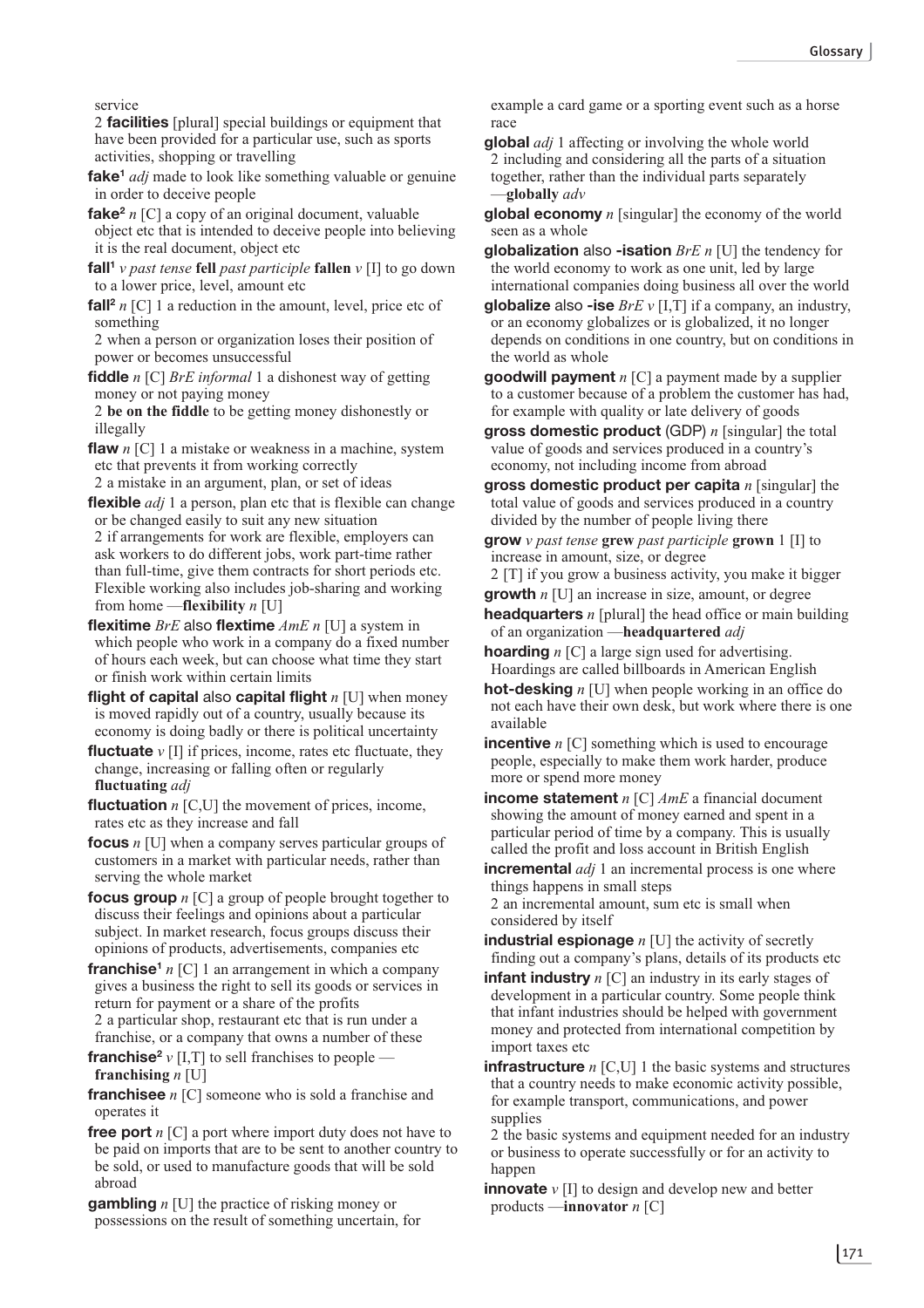**innovation** *n* 1 [C] a new idea, method, or invention 2 [U] the introduction of new ideas or methods

**innovative** *adj* 1 an innovative product, method, process etc is new, different, and better than those that existed before

2 using clever new ideas and methods —**innovatively** *adv*

**insider trading** *n* [U] when someone uses knowledge of a particular company, situation etc that is not available to other people in order to buy or sell shares. Insider trading is illegal

**integrity** *n* [U] 1 the state of being united or kept together as one whole, and therefore strong, unit

2 complete honesty

**interest** *n* 1 [U] an amount paid by a borrower to a lender, for example to a bank by someone borrowing money for a loan, or by a bank to a depositor (=someone keeping money in an account there)

2 [U] the interest rate at which a particular sum of money is borrowed and lent

3 [U] the part of a company that someone owns

4 [C] the possession of rights, especially to land, property etc

**interpreter** *n* [C] someone who translates what someone says from one language into another, especially as their job

**inventory** *n plural* **inventories** [C,U] *AmE* 1 a supply of raw materials or parts before they are used in production, or a supply of finished goods. Inventories of raw materials or parts are usually called stocks in British English 2 a supply of goods, kept for sale by a shop or other retailer. Inventories of goods are usually called stocks in British English

**inventory control** *n* [U] *AmE* making sure that supplies of raw materials, work in progress, and finished goods are managed correctly. Inventory control is called stock control in British English

**ISO** *n* 1 the name used internationally for the International Organization for Standardization, whose purpose is to establish international standards for services, goods, and industrial methods

2 **ISO 9000** the ISO's quality standard for companies producing goods

3 **ISO 9001/9002** the ISO's quality standards for companies providing services

**jet lag** *n* [U] the tired and confused feeling you can get after flying a very long distance

**jingle** *n* [C] a short song or tune used in advertisements

**joint venture** *n* [C] a business activity in which two or more companies have invested together

**kickback** *n* [C] *informal* a bribe (=money that is paid secretly and dishonestly to obtain someone's help)

**KISS** *informal* keep it simple, stupid; keep it short and simple. Used to say that a method for doing something should be kept simple, in order to avoid mistakes

**knowledge worker** *n* [C] someone whose job involves dealing with information, rather than making things

**labor union** *n* [C] *AmE* an organization representing people working in a particular industry or profession, especially in meetings with their employers. Labor unions are called trade unions in British English

**laisser-faire** also **laissez-faire** *n* [U] the idea that governments should do as little to the economy as possible and allow private business to develop without the state controlling or influencing them

**launch<sup>1</sup>**  $\nu$  [T] 1 to show or make a new product available for sale for the first time

2 to start a new company

3 to start a new activity, usually after planning it carefully

**launch<sup>2</sup>** *n* [C] 1 an occasion at which a new product is shown or made available for sale or use for the first time 2 the start of a new activity or plan

**letter of credit** (l/c) *n plural* **letters of credit** [C] in foreign trade, a written promise by an importer's bank to pay the exporter's bank on a particular date or after a particular event, for example when the goods are sent by the exporter

**level<sup>1</sup>** *n* [C] 1 the measured amount of something that exists at a particular time or in a particular place 2 all the people or jobs within an organization, industry etc that have similar importance and responsibility

**level2** *v past tense and past participle* **levelled** *BrE* also **leveled** *AmE present participle* **levelling** *BrE* also **leveling** *AmE*

**level off/out** *phr v* [I] to stop climbing or growing and become steady or continue at a fixed level

**liability** *n* 1 [singular] an amount of money owed by a business to a supplier, lender, or other creditor 2 **liabilities** [plural] the amounts of money owed by a business considered together, as shown in its balance sheet

3 [U] a person's or organization's responsibility for loss, damage, or injury caused to others or their property, or for payment of debts

**liberalize** also **-ise** *BrE v* [T] to make a system, laws, or moral attitudes less strict —**liberalization** *n* [U]

**limited company** also **limited liability company** *n* [C] a company where individual shareholders lose only the cost of their shares if the company goes bankrupt, and not other property they own

**logo** *n plural* **logos** [C] a design or way of writing its name that a company or organization uses as its official sign on its products, advertising etc

**loophole** *n* [C] a small mistake in a law that makes it possible to do something the law is supposed to prevent you from doing, or to avoid doing something that the law is supposed to make you do

**lose** *v past tense and past participle* **lost** *present participle* **losing** [T] 1 to stop having something any more, or to have less of it

2 to have less money than you had before or to spend more money than you are receiving

3 to fall to a lower figure or price

4 **lose something (to sb/sth)** to have something such as a contract or customers taken away by someone or something

5 **lose ground** to become less in value or to lose an advantage

**loss** *n* 1 [C,U] the fact of no longer having something that you used to have

2 [C] when a business or part of a business spends more money in costs than it gets in sales in a particular period, or loses money on a particular deal, problem etc

**loyal** *adj* if customers are loyal to a particular product, they continue to buy it and do not change to other products —**loyalty** *n* [U]

**margin** also **profit margin** *n* [C,U] the difference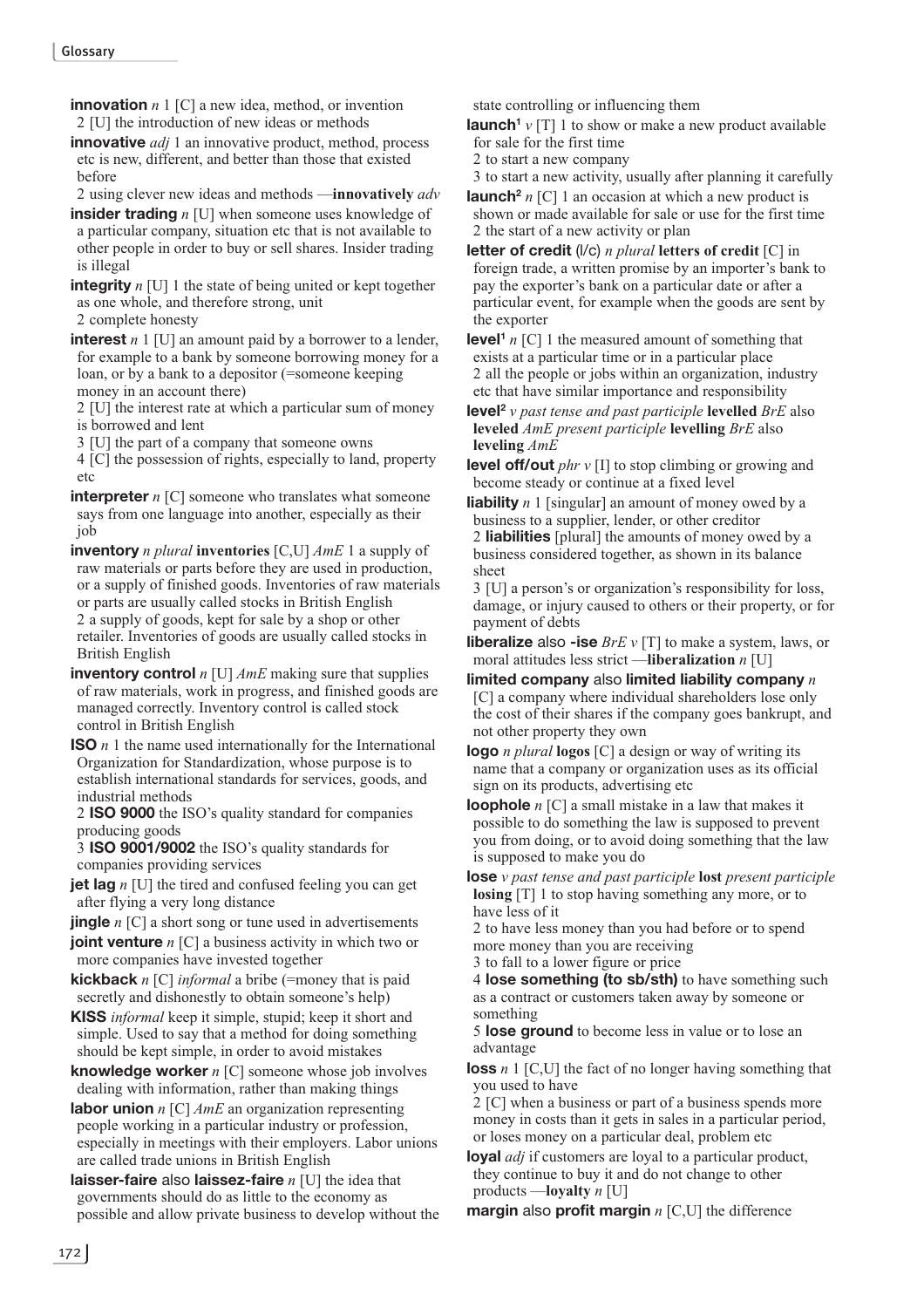between the price of a product or service and the cost of producing it, or between the cost of producing all of a company's products or services and the total sum they are sold for

**market challenger** *n* [C] an organization or product that may take the place of the organization or product that has the highest sales in its market or industry

**marketing mix** *n* [C usually singular] the combination of marketing actions often referred to as product, price, place, and promotion: selling the right product, through appropriate distribution channels, at the right price in relation to other products and for the profitability of the company, with the correct support in terms of advertising, sales force etc

**market leader** *n* [C] an organization or product that has the highest sales, or one of the highest sales, in its market or industry

**market nicher** *n* [C] a product or service sold in a niche market (=a market for a product or service, perhaps an expensive or unusual one, that does not have many buyers) or the company that sells it

**merchandise** *n* [U] goods that are produced in order to be sold, especially goods that are sold in a store

**merge** *v* [I,T] if two or more companies, organizations etc merge, or if they are merged, they join together

**merger** *n* [C] an occasion when two or more companies, organizations etc join together to form a larger company etc

**middleman** *n plural* **middlemen** [C] a person, business, organization etc that buys things in order to sell them to someone else, or that helps to arrange business deals for other people

**mission statement** *n* [C] a short written statement made by an organization, intended to communicate its aims to customers, employees, shareholders etc

**model** *n* [C] 1 a particular type or design of a vehicle or machine

2 a simple description or structure that is used to help people understand similar systems or structures

3 the way in which something is done by a particular country, person etc that can be copied by others who want similar results

**morale** *n* [U] the level of confidence and positive feelings among a group of people who work together

**motivate** *v* [T] 1 to encourage someone and make them want to achieve something and be willing to work hard in order to do it

2 to provide the reason why someone does something —**motivating** *adj*

**motivated** *adj* very keen to do something or achieve something, especially because you find it interesting or exciting

**motivation** *n* 1 [U] eagerness and willingness to do something without needing to be told or forced to do it 2 [C] the reason why you want to do something

**nepotism** *n* [U] the practice of giving jobs to members of your family when you are in a position of power

**niche market** *n* [C] a market for a product or service, perhaps an expensive or unusual one that does not have many buyers but that may be profitable for companies who sell it

**open-plan office** *n* [C] open-plan offices do not have walls dividing them into separate rooms

**optimize** also **-ise** *BrE v* [T] to make the best possible use of something or to do something in the best possible way

**overtime** *n* [U] 1 time that you spend working in your job in addition to your normal working hours

2 time that a factory, office etc is operating in addition to its normal hours

3 the money that you are paid for working more hours than usual

**partner** *n* [C] 1 a company that works with another company in a particular activity, or invests in the same activity

2 someone who starts a new business with someone else by investing in it

3 a member of certain types of business or professional groups, for example partnerships of lawyers, architects etc 4 also **economic partner** a country that invests in another or is invested in by another, or that trades with another

5 also **trade partner, trading partner** one country that trades with another

**partnership** *n* 1 [C] a relationship between two people, organizations, or countries that work together

2 [U] the situation of working together in business

3 [C] a business organization made up of a group of accountants, lawyers etc who work together, or of a group of investors

**patent<sup>1</sup>** *n* [C] an legal document giving a person or company the right to make or sell a new invention, product, or method of doing something and stating that no other person or company is allowed to do this

**patent<sup>2</sup>**  $\nu$  [T] to obtain a patent, protecting the rights to make or sell a new invention, product, or method of doing something **patented** *adj* [only before a noun]

**peak<sup>1</sup>** *n* [C] the time when prices, shares etc have reached their highest point or level

**peak2** *adj* 1 **peak level/price/rate etc** the highest level, etc something reaches

2 **peak time/period/hours/season** the time etc when the greatest number of people are doing the same thing, using the same service etc

**peak**<sup>3</sup>  $\nu$  [I] to reach the highest point or level

**phone rage** [U] angry behaviour on the telephone by people who are not satisfied with the service they are receiving etc

**pioneer** *n* [C] the first person or organization to do something that other people and organizations will later develop or continue to do —**pioneer** *v* [T], **pioneering** *adj*

**plummet**  $\nu$  [I,T] to suddenly and quickly go down in value or amount —**plummet** *n* [C]

**point-of-sale advertising** *n* [U] advertising for a product in places where it is sold

**prime time** *n* [U] the time in the evening when most people are watching television, and the cost of advertising is at its most expensive

**product portfolio** *n* [C] all of a company's products considered as a group

**profit and loss account** *n* [C] *BrE* a financial document showing the amount of money earned and spent in a particular period of time by a company. This is usually called the income statement in American English **promotion** *n* 1 [C,U] a move to a more important job or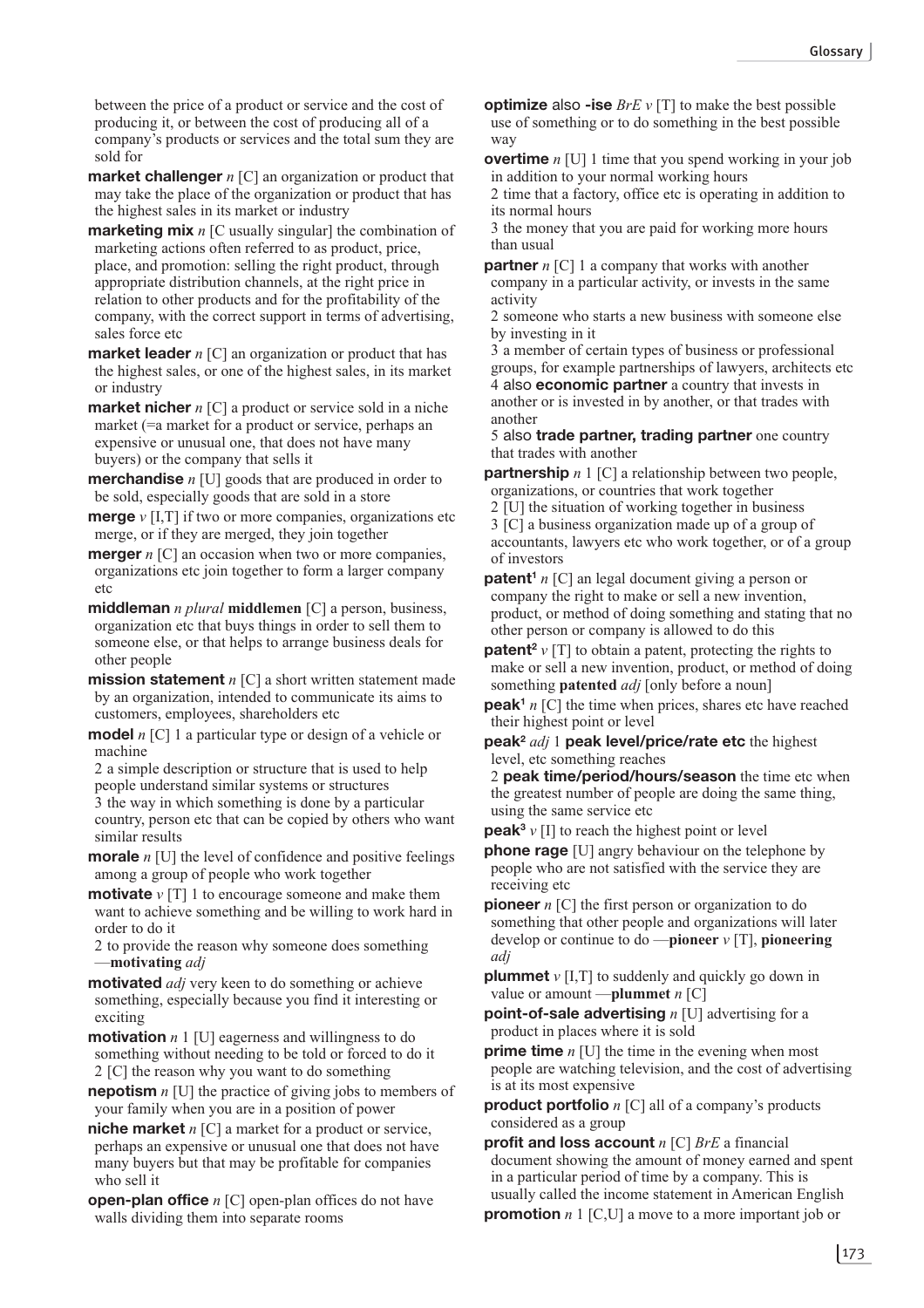rank in a company or organization

2 [C] also **sales promotion** an activity such as special advertisements or free gifts intended to sell a product or service

**protectionism** *n* [U] the idea that a government should try to help an industry in its country by taxing foreign goods that compete with it, limiting the number that can be imported etc, and the actions that it takes to do this **protectionist** *adj*, **protectionist** *n* [C]

**prototype** *n* [C] the first form that a new design of a car, machine etc has

**public limited company** (PLC) *n* [C] a limited company whose shares are freely sold and traded, in Britain public limited companies have the letters PLC after their name

**qualification** *n* 1 [C usually plural] an examination that you have passed at school, university, or in your profession

2 [C] a skill, personal quality, or type of experience that makes you suitable for a particular job

**quality circle** *n* [C] a small group of employees who meet regularly to discuss ways to improve working methods and to solve problems

**quota** *n* [C] an official limit on the number or amount of something that is allowed in a particular period

**R and D** *n* [U] research and development; the part of a business concerned with studying new ideas and developing new products

**rationalize** also **-ise** *BrE v* [I,T] to make a business or organization more effective by getting rid of unnecessary staff, equipment etc, or reorganizing its structure **rationalization** *n* [C,U]

**real estate** *n AmE* [U] land or buildings and the business of buying and selling them

**recall** *v* [T] 1 if a company recalls one of its products, it asks customers to return it because there may be something wrong with it —**recall** *n* [C] 2 to remember something that you have seen or heard, such as an advertisement —**recall** *n* [U]

**receipt** *n* 1 [U] the act of receiving something 2 [C] a document given by someone, showing that they

have received money, goods, or services 3 **receipts** [plural] money that has been received

**recession** *n* [C,U] a period of time when an economy or industry is doing badly, and business activity and employment decrease. Many economists consider that there is a recession when industrial production falls for six months in a row

**recover**  $v \perp [I]$  to increase or improve after falling in value or getting worse

2 [T] to get back money that you have spent or lost

3 [T] to get back something that was stolen, lost, or almost destroyed

**recovery** *n plural* **recoveries** 1 [C,U] when prices increase, or when the economy grows again after a period of difficulty

2 [U] the act of getting something back, such as money that you are owed

**recruit<sup>1</sup>**  $\nu$  [I,T] to find new people to work for an organization, do a job etc

**recruit<sup>2</sup>** *n* [C] someone who has recently joined a company or organization

**recruitment** *n* 1 [U] the process or the business of

recruiting new people

2 [C] an occasion when someone is recruited

**redundancy** *n plural* **redundancies** *especially BrE* 1 [U] when someone loses their job in a company because the job is no longer needed

2 [C usually plural] a person who has lost their job in a company because the job is no longer needed

**redundant** *adj especially BrE* if you are redundant or made redundant, your employer no longer has a job for you

**reference** *n* [C] 1 a letter written by someone who knows you well, usually to a new employer, giving information about your character, abilities, or qualifications 2 a person who provides information about your character, abilities, or qualifications when you are trying to get a job

**reliable** *adj* someone or something that is reliable can be trusted or depended on —**reliability** *n* [U]

**relocate**  $\nu$  [I,T] if a company or workers relocate or are relocated, they move to a different place —**relocation** *n*  $[C,U]$ 

**resign**  $v$  [I,T] to officially leave a job, position etc usually through your own choice, rather than being told to leave —**resignation** *n* [C]

**resource** *n* 1 [C usually plural] also **natural resource** something such as oil, land, or natural energy that exists in a country and can be used to increase its wealth 2 **resources** [plural] all the money, property, skill, labour etc that a company has available

**restriction** *n* [C] an official rule that limits or controls what people can do or what is allowed to happen

**retailer** *n* [C] 1 a business that sells goods to members of the public, rather than to shops etc

2 someone who owns or runs a shop selling goods to members of the public

**retail outlet** *n* [C] a shop through which products are sold to the public

**rise1** *v past tense* **rose** *past participle* **risen** [I] to increase in number, amount, or value

**rise**<sup>2</sup> *n* 1 [C] an increase in number, amount, or value 2 [C] *BrE* an increase in salary or wages. A rise is called a raise in American English

3 [singular] the process of becoming more important, successful, or powerful

**rocket** also **rocket up**  $\nu$  [I] if a price or amount rockets or rockets up, it increases quickly and suddenly

**sample<sup>1</sup>** *n* [C] 1 a group of people who have been chosen to give opinions or information about something

2 a small amount of a product that people can try in order to find out what it is like

**sample<sup>2</sup>**  $\nu$  [T] 1 to ask questions to a group of people chosen from a larger group, in order to get information or opinions from them, so as to better understand the larger group

2 to try a small amount of a product in order to find out what it is like

**second**  $v$  [T] to officially support a suggestion, idea etc made by another person at a formal meeting so that it can be discussed or voted on —**seconder** *n* [C]

**security** *n* plural securities 1 [U] actions to keep someone or something safe from being damaged, stolen etc

2 [U] a feeling of being safe and free from worry about what might happen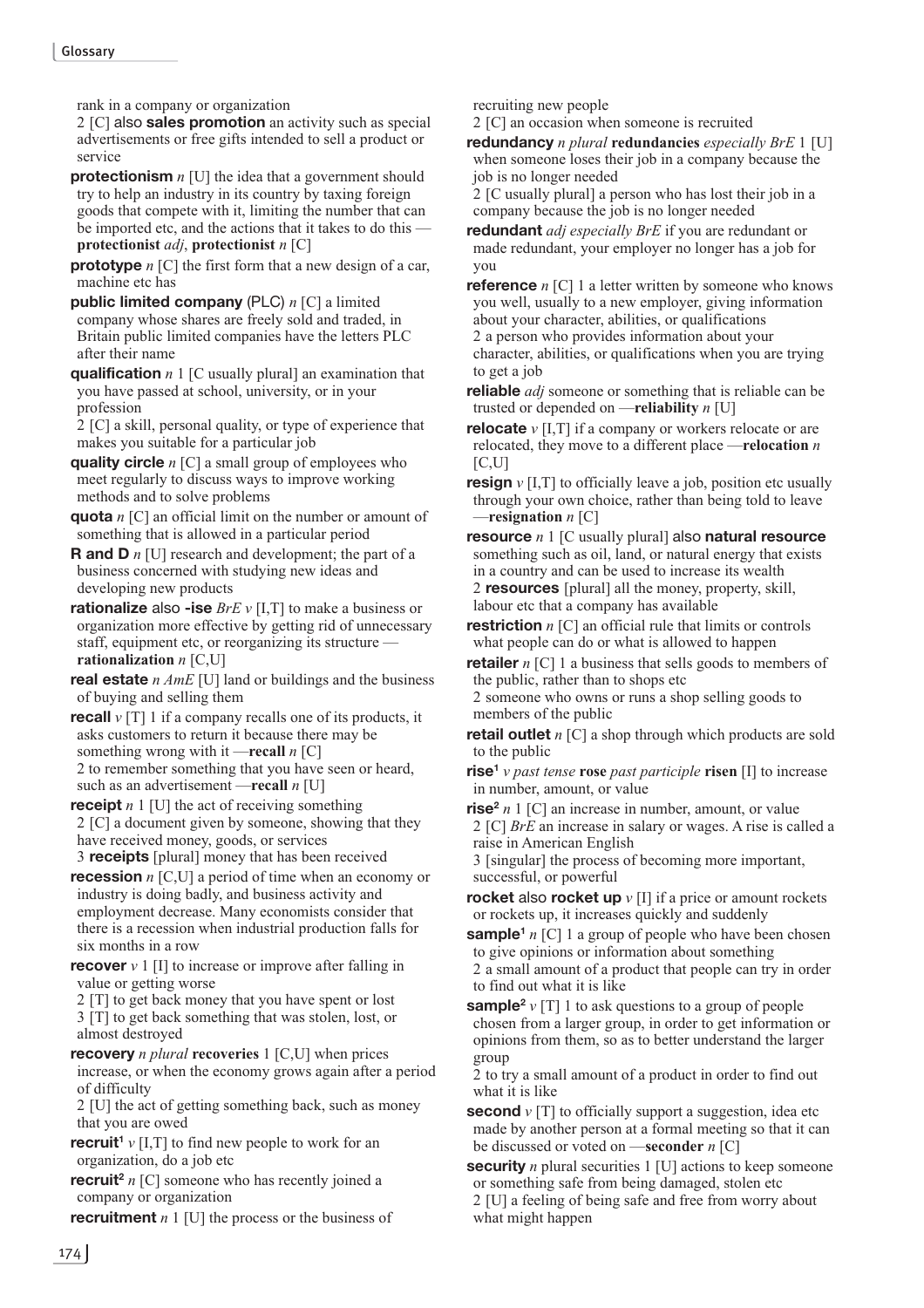3 [U] property or other assets that you promise to give someone if you cannot pay back the money that you owe them

4 [C] a financial investment such as a bond or share, or the related certificate showing who owns it

**segment<sup>1</sup>** *n* [C] 1 a part of the economy of a country or a company's work

2 also **market segment** a group of customers that share similar characteristics, such as age, income, interests, social class etc

3 also **market segment** the products in a particular part of the market

**segment**<sup>2</sup>  $\nu$  [T] to divide a large group of people into smaller groups of people of a similar age or with similar incomes, interests etc. Companies segment markets so as to be able to sell to each group the products that are most suitable for it —**segmentation** *n* [U]

**sell-off** *n* [C] when a business, company etc, or part of one, is sold to another company

**share** *n* [C] one of the parts into which ownership of a company is divided

**share capital** *n* [U] capital in the form of shares, rather than in the form of loans

**shareholder** n [C] someone who owns shares in a company

**skill** *n* [C,U] an ability to do something well, especially because you have learned and practised it

**sleaze** *n* [U] immoral behaviour, especially involving money or sex **sleazy** *adj*

**sleeping partner** *n* [C] a partner who invests in a business but does not take an active part in managing it

**slip1** *v past tense and past participle* **slipped** *present participle* **slipping** [I] to become worse or less or fall to a lower amount, standard etc than before

**slip<sup>2</sup>** *n* [singular] an occasion when something becomes worse or becomes less or lower

**slot** *n* [C] a particular time when a television programme or advertisement is shown

**slush fund** *n* [C usually singular] an amount of money collected for illegal purposes, especially by a politician

**sole trader** *n* [C] a legal form of company in some countries for someone who has their own business, with no other shareholders

**speculate**  $\nu$  1 [I] to buy goods, shares, property etc in the hope that their value will increase so that you can sell them at a higher price and make a profit, often quickly 2 [I,T] to think or talk about the possible causes or effects

of something without knowing all the facts or details **speculation** *n* [U]

**speculative** *adj* 1 bought or done in the hope of making a profit

2 based on guessing, not on information or facts

**stabilize** also **-ise** *BrE v* [I,T] to become firm, steady, or unchanging, or to make something do this

**stake** *n* [C usually singular] money risked or invested in a business

**stand** *v past tense and past participle* **stood stand at** *phr v* [I] to be at a particular level or amount

**start-up** *n* [C] a new company

**stock** *n* [C,U] 1 *especially AmE* one of the shares into which ownership of a company is divided, or these shares considered together

2 also stocks a supply of a commodity (=oil, metal, farm product etc) that has been produced and is kept to be used when needed

3 *especially BrE* a supply of raw materials or parts before they are used in production, or a supply of finished goods. Stocks of raw materials or parts are usually called inventories in American English

4 a supply of goods, kept for sale by a shop or other retailer. Stocks of goods are usually called inventories in American English

**stock control** *n* [U] *BrE* making sure that supplies of raw materials, work in progress, and finished goods are managed correctly. Stock control is called inventory control in American English

**straight** *adj* **be/play straight with sb** to be honest and truthful with someone

**strategic** *adj* done as part of a plan to gain an advantage or achieve a particular purpose —**strategically** *adv*

**strategy** *n plural* **strategies** 1 [C] a plan or series of plans for achieving an aim, especially relating to the best way for an organization to develop

2 [U] the process of skilful planning in general

**stress** *n* [U] continuous feelings of worry about your work or personal life, that prevent you from relaxing **stressful** *adj*

**stressed** also **stressed out** *adj* if someone is stressed or stressed out, they are so worried and tired that they cannot relax

**subliminal advertising** *n* [U] when images appear very quickly during a television or cinema advertisement with effects that people are not conscious of

**subsidiary** also **subsidiary company** *n plural* **subsidaries** [C] a company that is at least half-owned by another company

**subsidize** also **-ise** *BrE v* [T] if a government or organization subsidizes a company, activity etc, it pays part of the cost —**subsidized** *adj*

**subsidy** *n plural* **subsidies** [C] money that is paid by a government or organization to make something cheaper to buy, use, or produce

**sweetener** *n* [C] 1 something used to make an offer, suggestion etc more attractive

2 a bribe (=illegal or unfair payment made to someone to persuade them to do something)

**swindle**  $\nu$  [T] to get money from someone dishonestly by deceiving them —**swindle** *n* [C], **swindler** *n* [C]

**tactic** *n* [C usually plural] a method that you use to achieve something

**tactical** *adj* done in order to achieve what you want at a later time, especially in a large plan

**tailor**  $\nu$  [T] to make something or put something together so that it is exactly right for someone's needs —**tailored** *adj*

**take** *v past tense* **took** *past participle* **taken**

**take over** *phr*  $v$  [I,T] 1 to take control of something 2 to take control of a company by buying more than half of its shares

**takeover** *n* [C] the act of getting control of a company by buying more than half of its shares

**takeover target** *n* [C] a company that may be bought or that is being bought by another company

**target**<sup>1</sup>  $n$  [C] 1 an organization, industry, country etc that